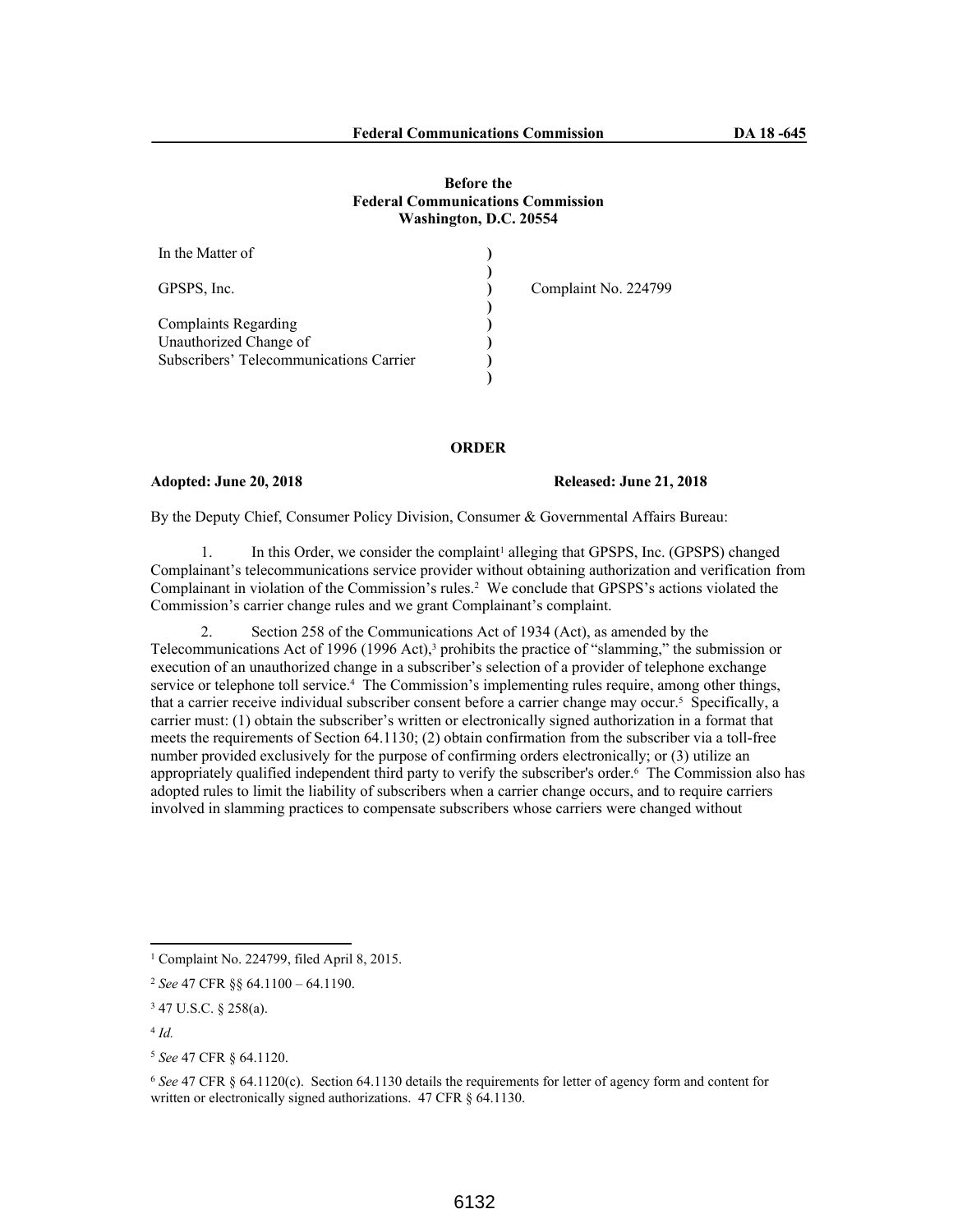authorization.<sup>7</sup>

3. We received Complainant's complaint on April 8, 2015, alleging that Complainant's telecommunications service provider had been changed without Complainant's authorization.<sup>8</sup> Pursuant to Sections 1.719 and 64.1150 of our rules,<sup>9</sup> we notified GPSPS of the complaint. GPSPS has failed to respond to the complaint. The failure of GPSPS to respond or provide proof of verification is presumed to be clear and convincing evidence of a violation<sup>10</sup> Therefore, we find that GPSPS's actions resulted in a violation of our carrier change rules and we discuss GPSPS's liability below.<sup>11</sup> We also will forward a copy of the record of this proceeding to our Enforcement Bureau to determine what additional action may be necessary.

4. Pursuant to Section 64.1170(b) our rules, GPSPS must forward to AT&T an amount equal to 150% of all charges paid by the subscriber to GPSPS along with copies of any telephone bills issued from GPSPS to the Complainant.<sup>12</sup> Within ten days of receipt of this amount, AT&T shall provide a refund or credit to Complainant in the amount of 50% of all charges paid by Complainant to GPSPS. Complainant has the option of asking AT&T to re-rate GPSPS charges based on AT&T rates and, on behalf of Complainant, seek from GPSPS, any re-rated amount exceeding 50% of all charges paid by Complainant to GPSPS. AT&T must also send a notice to the Commission, referencing this Order, stating that it has given a refund or credit to Complainant.<sup>13</sup> If AT&T has not received the reimbursement required from GPSPS within 45days of the release of this Order, AT&T must notify the Commission and Complainant accordingly. AT&T also must notify the Complainant of his or her right to pursue a claim against GPSPS for a refund of all charges paid to GPSPS.<sup>14</sup>

5. Accordingly, IT IS ORDERED that, pursuant to Section 258 of the Communications Act of 1934, as amended, 47 U.S.C. § 258, and Sections 0.141, 0.361 and 1.719 of the Commission's rules, 47 CFR §§ 0.141, 0.361, 1.719, the complaint against GPSPS Communications, IS GRANTED.

6. IT IS FURTHER ORDERED that, pursuant to Section 64.1170(d) of the Commission's rules, 47 C.F.R. § 64.1170(d), Complainant are entitled to absolution for the charges incurred during the first thirty days after the unauthorized change occurred and GPSPS may not pursue any collection against Complainant for those charges.

<sup>8</sup> Notice of Informal Complaint No 224799 was electronically sent on April 10, 2015.

<sup>10</sup> *See* 47 C.F.R. § 64.1150(d).

<sup>7</sup> These rules require the carrier to absolve the subscriber where the subscriber has not paid his or her bill. If the subscriber has not already paid charges to the unauthorized carrier, the subscriber is absolved of liability for charges imposed by the unauthorized carrier for service provided during the first 30 days after the unauthorized change. *See* 47 CFR §§ 64.1140, 64.1160. Any charges imposed by the unauthorized carrier on the subscriber for service provided after this 30-day period shall be paid by the subscriber to the authorized carrier at the rates the subscriber was paying to the authorized carrier at the time of the unauthorized change. *Id.* Where the subscriber has paid charges to the unauthorized carrier, the Commission's rules require that the unauthorized carrier pay 150 percent of those charges to the authorized carrier, and the authorized carrier shall refund or credit to the subscriber 50 percent of all charges paid by the subscriber to the unauthorized carrier. *See* 47 CFR §§ 64.1140, 64.1170.

<sup>9</sup> 47 CFR § 1.719 (Commission procedure for informal complaints filed pursuant to Section 258 of the Act); *id*. § 64.1150 (procedures for resolution of unauthorized changes in preferred carrier).

<sup>11</sup> If any Complainant is unsatisfied with the resolution of its complaint, such Complainant may file a formal complaint with the Commission pursuant to Section 1.721 of the Commission's rules. *Id*. § 1.721. Such filing will be deemed to relate back to the filing date of such Complainant's informal complaint so long as the formal complaint is filed within 45 days from the date this order is mailed or delivered electronically to such Complainant. *See id*. § 1.719.

<sup>12</sup> *See* 47 C.F.R. § 64.1170(b)(1)(2).

<sup>13</sup> *See* 47 C.F.R. § 64.1120(c)(3)(iii).

<sup>14</sup> *See* 47 C.F.R. § 64.1170(e).